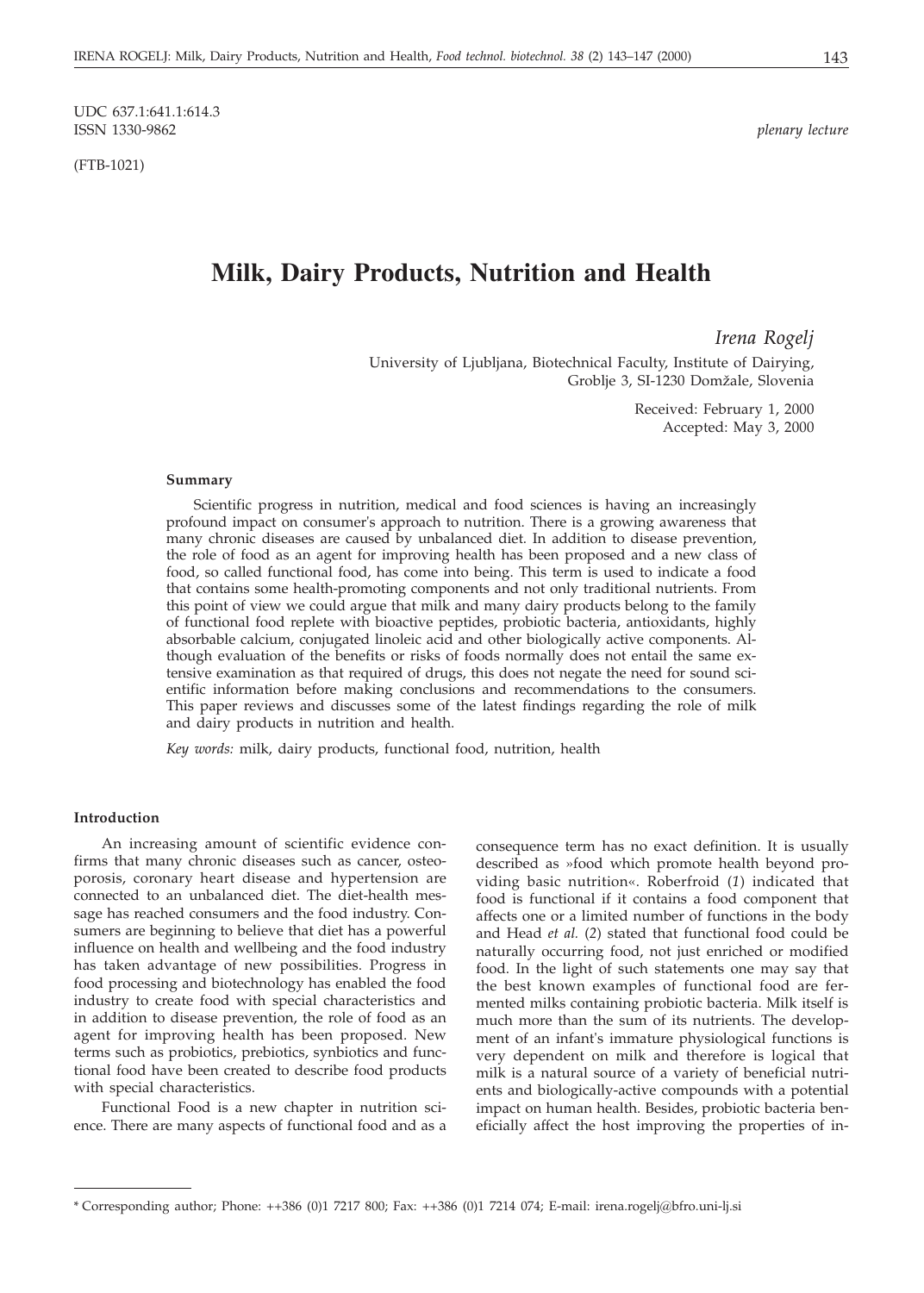testinal microbial balance (*3*). Probiotic effects include alleviation of intestinal disorders such as lactose intolerance, acute gastroenteritis due to rotavirus and other enteric pathogens, adverse effects of pelvic radiotherapy, constipation, inflammatory bowel disease, and food allergy (*4*).

Besides functional food, on the market we also find a group of foods described as »lesser evil foods«, which include foods with the negative properties removed (foods free of or with reduced levels of fat, cholesterol, salt or sugar). Many products that might be considered functional already exist in nature, although their health benefits have not ever been emphasized (*5,6*).

# **The Diet-Health Message and it's Perception by Consumers**

Consumers have got the message about the relationship between diet and health and believe that the three most important factors contributing to health are diet, exercise and genetic factors. In European research programme performed in 1993 it was found that diet was perceived to be the most important factor, cited by 70 % of respondents in Germany, 68 % of UK respondents and 55 % of French respondents, well ahead of exercise and genetic factors (*6*).

An increasing number of people believe that specific foodstuffs contain active substances which reduce the danger of illness and which generally contribute to the improvement of one's health. These foods are attractive to modern men and women who desire to reach old age in a healthy and vital state. But are modern individuals sufficiently, and especially, correctly informed?

An excessively simplistic interpretation of scientific findings regarding the link between diet and health can lead to entirely mistaken judgements or conclusions, based either on fear or on hope. It is interesting that in popular magazines the number of articles which discuss the harmful effects of foodstuffs or (even more often) their ingredients, and which therefore scare the reader, is much higher than the number of articles dealing with the healthy and beneficial effects of food, and which are aimed at raising public awareness. This most likely results from the fact that the area of education is the responsibility of experts, who usually find it difficult to present generally complex scientific findings in a simple and concise manner. This particularly applies to multi- -disciplinary fields of interest such as food. On the other hand, articles which discuss the harmful effects of "toxicity" and the danger of consuming specific foodstuffs are frequently written by unqualified persons; this is reflected in the factual errors (the result of misconceptions, rather than misprints) which often pervade articles written by these authors and which point to their lack of knowledge.

It is also interesting that alarming statements such as those on the harmfulness of milk fat and proteins tend to stick in people's minds more than positive statements, as, for example, explanations of probiotic bacteria. I am firmly convinced that most people are familiar with the harmful effects of fats and cholesterol, and with the link between them and coronary heart disease. As a

result, even if it is not necessary, they resort to consuming low-fat products and preparations which reduce cholesterol. On the other hand, there are only a few people who know what probiotics are, not to mention functional food. The great majority of consumers opt for this food mainly because they read "bio" or "natural" on the label, and assume it is therefore likely to be healthier.

Unfortunately, at this point I would like to stress that we, the genuine experts, are partly to blame for this because we often tend to look only through our own eyes, forgetting that our discoveries are merely a small piece of the mosaic which will ultimately – and only when all the pieces are put together – explain the significance of a specific foodstuff in our diet. To take an example: consumers are familiar only with the harmful effects of milk fat, while it is much less known that scientists are currently discovering the important roles played by a number of ingredients in milk fat, such as conjugated linoleic acid, butyric acid, anti-oxidants, and vitamins soluble in fat. Additionally, it is possible that determinants of healthful effects of dairy product are multifactorial, for example due to live bacteria and other components of fermented milk such as highly absorbable calcium, conjugated linoleic acid and bioactive peptides. Isolation of a single component may not yield the positive benefits of a whole food. Important nutritional qualities of milk are the wide range of nutrients it contains and the good balance of its nutrients. I would like therefore to define the value of dairy foods in a healthy diet above all in the light of complex interactions between milk components and their combined effect on organism. Three common chronic diseases will be taken by way of example.

# **Milk, Dairy Products and Cardiovascular Disease**

Coronary heart disease (CHD), the most common and serious form of cardiovascular disease, is the leading cause of death in developed industrialized countries. Many risk factors, both genetic and environmental, contribute to the development of this disease. It is evident that diet is an important modifiable risk factor. Obesity, dietary fat quantity, saturated fatty acids and cholesterol are on a black list of risk factors and as a consequence milk and dairy products are also often listed, particularly those with increased fat content (*7,8*). However, there is little evidence from scientific studies that dairy foods contribute to an atherogenic blood profile when consumed in usual amounts. An interesting epidemiological study presented by Gurr (*9*) had shown that people who regularly consumed milk were much less likely to suffer a heart attack than those who did not. His interpretation of such results was that »the biological basis for this observation is unknown and it may be due to factors in the lifestyle of people who choose to drink milk regularly, rather than to a protective factor in milk as such«. In my opinion there are protective factors in milk and possible mechanisms which could explain such observations. I will try to find and present some of them.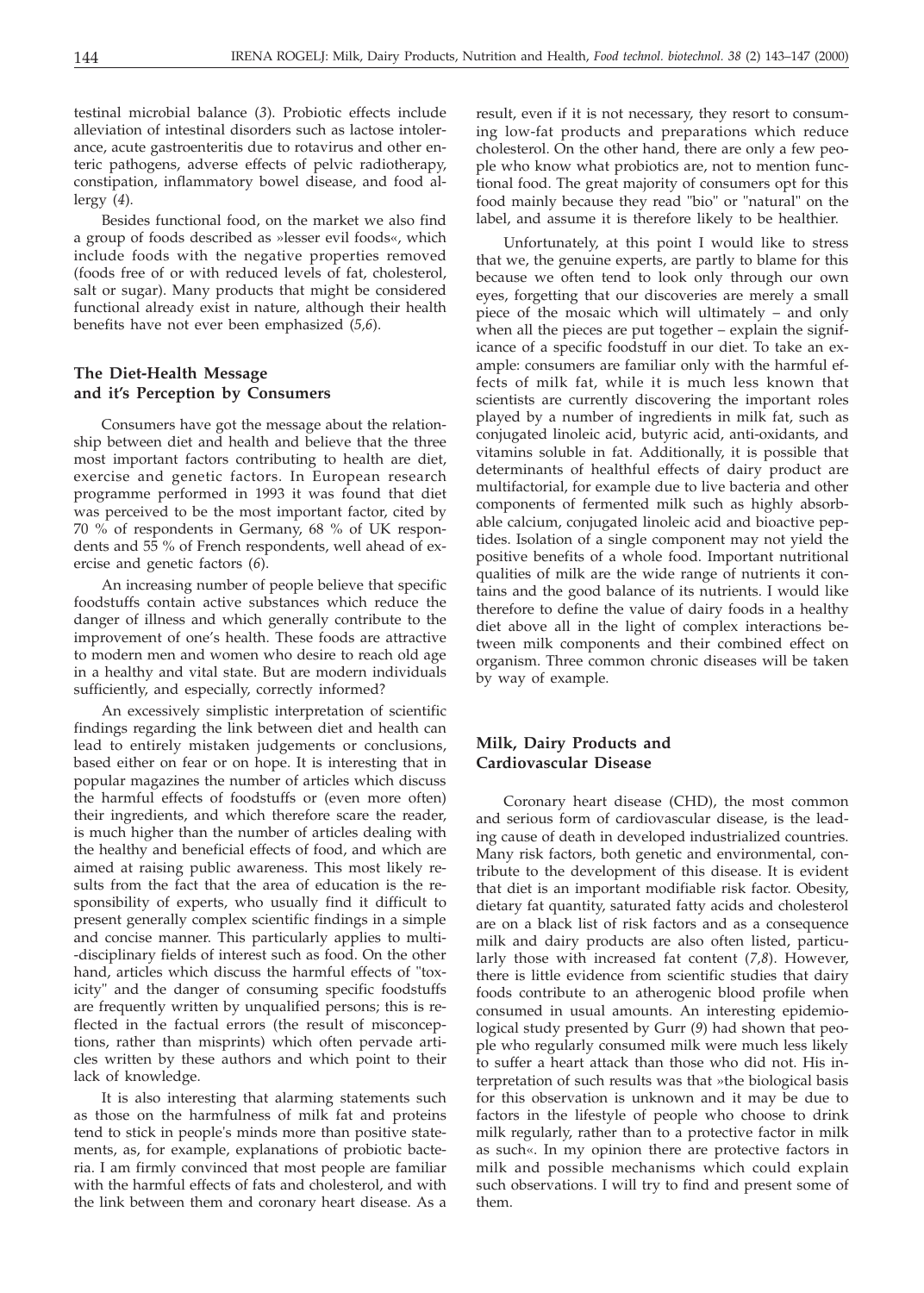Milk fat has often been characterized as containing a high proportion of saturated fatty acids but it needs to be added that only three of them, representing about one third of the milk fatty acids, are cholesterolemic. These are lauric (12:0), myristic (14:0) and palmitic (16:0) acid (*10–12*). Furthermore, milk and dairy products contain components with at least a protective if not hypoholesterolemic effect such as calcium, linoleic acid, conjugated linoleic acid (CLA), antioxidants and lactic acid bacteria or probiotic bacteria. Calcium plays an important role in mediating vascular contraction and vasodilatation, muscle contraction, nerve transmission and glandular secretion (*13*). There are more and more proof that linoleic acid is beneficial in reducing CHD risk in human subjects, and some evidence that CLA protects against the development of early arterial lipid accumulation and helps regulate body weight and fat distribution (*14–16*). It is well established that a raised level of serum cholesterol does not adequately explain the increased risk of CHD or the relationship between diet and CHD. Several lines of evidence indicate that the development of atherosclerosis is related to free radical processes, lipid peroxidation and oxidative modifications of low density lipoproteins (LDL). LDL is the principal carrier of cholesterol but its atherogenic potential arises from an increase in the number of LDL particles and not from its cholesterol content *per se*. The oxidation of LDL promotes the final deposition of cholesterol in the arterial wall. It has been shown that LDL particles are more susceptible to oxidative modification than larger and lighter ones (*17*). Fortunately, the cell possesses highly efficient protective mechanisms, including antioxidants such as  $\alpha$ -tocopherol, ascorbat, β-carotene, glutathione, and metal-binding proteins such as transferrin and enzymes such as superoxide dismutase and catalase (*18*). The majority of this substances could be found also in milk and milk products.

Although probiotics, in the form of fermented milk products, have the reputation of cholesterol-lowering properties in humans, no conclusive evidence is available, with many studies giving conflicting results. The conflicting reports may be explained by factors such as differences in experimental design, species and strains of bacteria used as well as lifestyle and genetic or biochemical variability within and between human population (*19–22*).

Advances in genetics and molecular biology indicate that susceptibility to chronic diseases such as coronary artery disease, hypertension, diabetes, osteoporosis and cancer is to a great extent genetically determined. Studies in the United States have shown that 50 % of the variance in plasma cholesterol concentration is genetically determined (*23*).

# **Milk, Dairy Products and Hypertension**

Hypertension is another modern day problem and again both genetic and environmental factors influence blood pressure. People with high blood pressure are at increased risk of coronary heart disease, stroke, and kidney failure. Because of the high cost of the medicines and potential adverse side effects associated with pharmacological therapy for these diseases, people are encouraged to change their lifestyle from »harmful to healthy«. This means weight reduction if overweight, increased physical activity, limited alcohol and sodium intake and adequate consumption of calcium, potassium, and magnesium. Current scientific evidence indicates that it is not only an excess of one electrolyte (sodium) in our diets but rather inadequate levels of several, that produce hypertension. An adequate intake of calcium, potassium, and magnesium have now been documented to reduce blood pressure. Therefore, there is nothing surprising in the results found in several clinical trials that the effect of milk on blood pressure was greater and more rapid than that of calcium alone (*7,24*). Milk and dairy products are meaningful sources of all three nutrients along with bioactive peptides termed casokinins or ACE – I peptides with a potential to reduce blood pressure due to their ability to inhibit angiotensin-I-converting enzyme (ACE) and block conversion of angiotensin I to angiotensin II, a potent vasoconstrictor (*25–27*).

#### **Milk, Dairy Products and Colon Cancer**

Colorectal cancer is one of the leading causes of cancer morbidity and mortality in the Western countries and it is thought to be caused by an interaction between dietary factors and genetic predisposition. Diet is estimated to be responsible for 30 to 60 percent of all cancers but the role of diet in cancer etiology is difficult to elucidate because food contains components that may either cause or prevent cancer. Epidemiological studies indicate that increased consumption of fat, meat, and total calories and low intake of foliate, fiber, and calcium enhance the risk of colon cancer but there are also several scientific proofs supporting the protective role of milk products (*7,28,29*). The components in dairy foods which may protect against colon cancer are above all calcium and vitamin D, probiotic lactic acid bacteria, a class of fatty acids known as conjugated derivatives of linoleic acid (LCA) and bioactive peptides derived from milk proteins (*28,30–35*).

A potential mechanism for the protective effect of calcium against colon cancer was suggested from animal studies. Dietary fat increases levels of bile acids and free fatty acids in the colonic lumen which damage the colonic epithelium and promote epithelial proliferation. Calcium binds and precipitates unconjugated bile acids and free fatty acids and thus its cytotoxicity is diminished (*36,37*). However, Bostick *et al.* (*38*) reported the results of a randomized, double-blind, placebo-controlled clinical study which did not support this thesis. 193 subjects with a history of sporadic adenomatous polyps were treated with placebo ( $n = 66$ ) or 1.0 g calcium ( $n =$ 64) or 2.0 g calcium  $(n = 63)$  daily for 6 months. Rectal biopsies were obtained at the beginning of the trial and at 1, 2 and 6 months. They did not find any significant difference in the rate of cell proliferation between the calcium groups and the placebo group. On the other hand, when the daily calcium intake was increased *via* dairy foods the results were positive (*28*). These observations indicated the need for the studies that used dietary calcium for a longer period of time. On the basis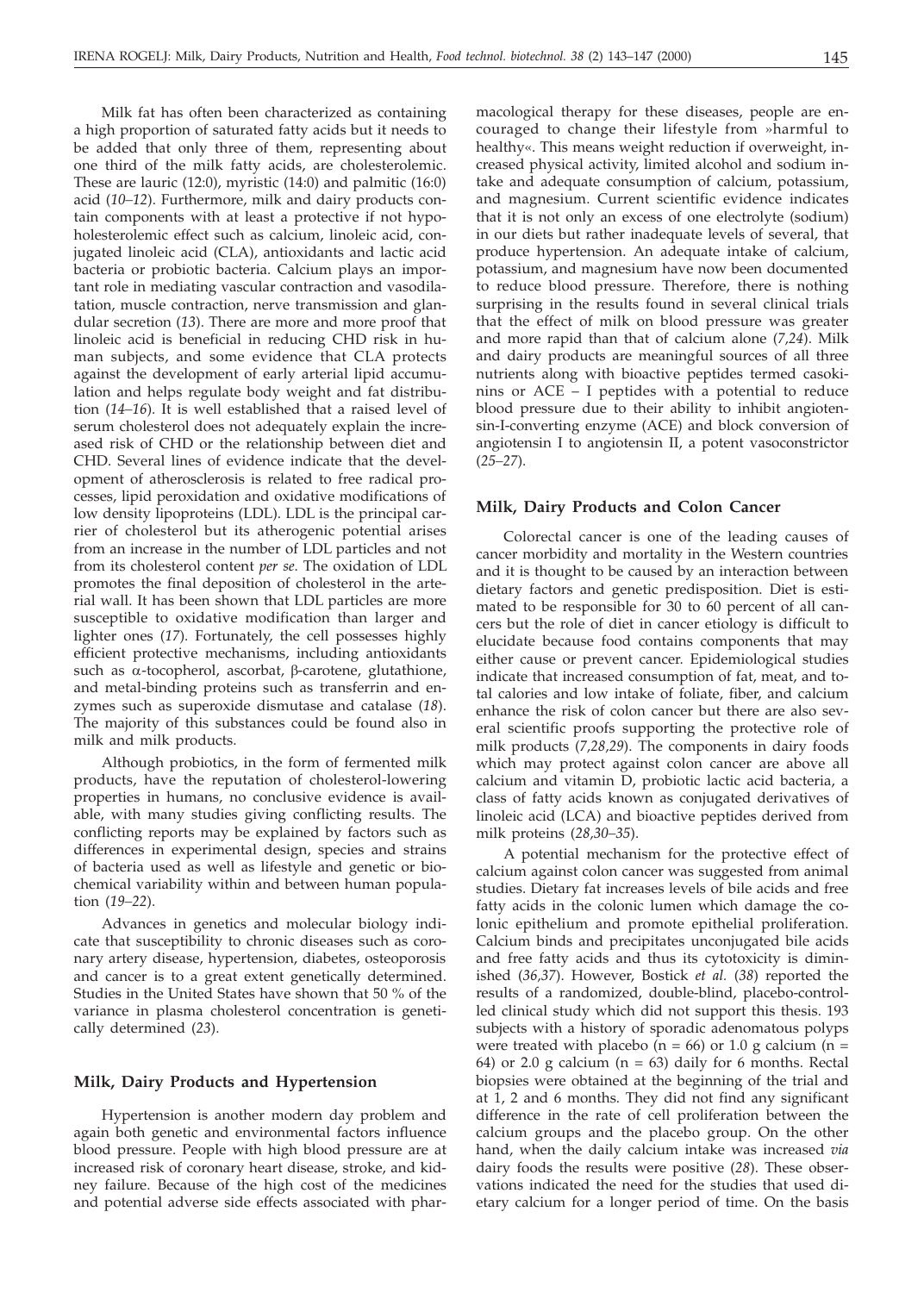of numerous animal and human studies Van der Meer *et al.* (*39*) concluded that milk products may improve intestinal health by means of the intestinal cytoprotective effects of their high calcium phosphate content. They proposed the following mechanism: the high amounts of colloidal calcium phosphate in milk products cause intestinal formation of insoluble, amorphous calcium phosphate (CaPi), which precipitates bile acids, fatty acids, and other unknown cytotoxic factors and thus inhibits colonic epithelial proliferation. Likewise, Glinghammer *et al.* (*40*) found that a shift from a dairy product-free diet to a dairy product-rich diet, with a concomitant intake of milk protein and fat, did not change the genotoxicity of the colonic content but significantly reduced the cytotoxic compounds in the colon by precipitation. It was also observed that these cytoprotective effects occurred throughout the intestine and therefore the mucosal damage was diminished and the resistance to an infection improved (*39*).

There is considerable interest in the metabolic activities of the intestinal microflora in relation to the etiology of colon cancer. The human colon is intensively colonized with bacteria and as such an extremely complex microbial ecosystem. The majority of these residents are in fact benign and may even offer some health-promoting effect. The lactic acid bacteria termed probiotics are the most prominent representatives of the latter category. Oral administration of certain probiotic bacteria is associated with a number of anticarcinogenic actions, including reduction of colonic pH, immunostimulation, anti-mutagenicity and reduction in the activity of enzymes responsible for the conversion of procarcinogens to carcinogens such as β-glucuronidase, nitroreductase and azoreductase. Epidemiological studies have shown that consumption of fermented milk products, specially those containing probiotic bacteria, may help reduce the risk of cancer at a number of sites (*41,42*).

Milk proteins, especially those associated with whey, are most likely another milk components with anti-carcinogenic properties. Whey proteins are sulphur amino acids rich proteins and may therefore retard the development of colon tumors and tumor precursors through provision of biologically available methionine and cysteine. Both amino acids have a positive influence on a cellular methylation status and therefore a stabilizing effect on DNA. In addition, serum albumin,  $\alpha$ -lactalbumin and lactoferrin are rich sources of the dipeptide -glutamylcystein which is an excellent source of dietary cystein for cellular synthesis of glutathione an important actor in defense mechanisms that protect against cancer. Whey also contains different high-affinity binding proteins that bind iron, folic acid, vitamin  $B_{12}$ , riboflavin, retinol and vitamin D. Their bioactivity is very important for keeping an organism in good healthy condition. Lactoferrin binds iron which is potentially pro-carcinogen and thus prevents intestinal damage, whereas the vitamin binding proteins protect vitamins from intestinal microflora as well as make them more bioavailable (*29,35,43*).

# **Conclusions**

Milk and dairy products have long been recognized as an important component of a balanced diet. However we can not state that they are essential to the diet although it is quite difficult to sustain an appropriate balance of nutrients if they are removed from the diet. Regardless of the fact that many questions remain concerning optimal nutrition, nutrient-nutrient interactions, genetic variations and gene-nutrient interactions, milk and dairy products provide a wide range of important nutrients. In addition, evidence of health benefits associated with the presence of specific components or bacteria is progressively gaining established scientific credibility. It is therefore understandable that among the best known examples of functional foods are fermented milks and yogurts containing probiotic bacteria. Finally I would like to stress once more that milk and dairy products are much more than the sum of their nutrients. There is a need to shift from the concept of studying the health benefit or harmfulness of a single nutrient and to recognize the importance of the whole food approach.

### **References**

- *1.* M. B. Roberfroid, *Nutr. Rev. 54* (1996) 538.
- *2.* R. J. Head, I. R. Record, R. A. King, *Nutr. Rev. 54* (1996) S17.
- *3.* R. Fuller, *Gut*, *32* (1991) 439.
- *4.* S. Salminen, M. A. Deighton, Y. Benno, S. L. Gorbach: Lactic Acid Bacteria in Health and Disease. In: *Lactic Acid Bacteria, Microbiology and Functional Aspects*, S. Salminen, A. von Wright (Eds.), Marcel Dekker, New York (1998) pp. 211–253.
- *5.* M. E. Sanders, *Int. Dairy J. 8* (1998) 341.
- *6.* M. Hilliam, *Int. Dairy J*. *8* (1998) 349.
- *7.* G. D. Miller, J. K. Jarvis, L. D. McBean: *Handbook of Dairy Foods and Nutrition,* CRC Press, Boca Raton, Ann Arbor, London, Tokyo (1995).
- *8.* M. I. Gurr, *J. Soc. Dairy Technol*. *40* (1987) 91.
- *9.* M. I. Gurr, *J. Soc. Dairy Technol*. *45* (1992) 61.
- *10.* P. M. Kris-Etherton, J. Derr, D. C. Mitchell, V. A. Mustad, M. E. Russell, E. T. McDonnell, D. Salabsky, T. A. Pearson, *Metabolism*, *42* (1993) 121.
- *11.* T. Tholstrup, P. Marckmann, J. Jespersen, B. Sandstrom, *Am. J. Clin. Nutr*. *60* (1994) 919.
- *12.* J. T. Snook, S. Park, G. Williams, Y. H. Tsai, N. Lee, *Eur. J. Clin. Nutr*. *53* (1999) 597.
- *13.* K. D. Cashman, A. Flynn, *Proc. Nutr. Soc*. *58* (1999) 477.
- *14.* L. L. Rudel, *Br. J. Nutr*. *81* (1999) 177.
- *15.* J. S. Munday, K. G. Thompson, K. A. C. James, *Br. J. Nutr*. *81* (1999) 251.
- *16.* L. D. McBean, *Nutr. Today*, *34* (1999) 47.
- *17.* B. A. Griffin, *Proc. Nutr. Soc. 58* (1999) 163.
- *18.* M. Fields, *Br. J. Nutr*. *81* (1999) 85.
- *19.* J. Buttriss, *Int. J. Dairy Technol*. *50* (1997) 21.
- *20.* G. R. J. Taylor, C. M. Williams, *Br. J. Nutr. 80* (1998) S225.
- *21.* A. C. Ouwehand, S. J. Salminen, *Int. Dairy J. 8* (1998) 749.
- *22.* N. M. de Roos, G. Schouten, M. B. Katan, *Eur. J. Clin. Nutr*. *53* (1999) 277.